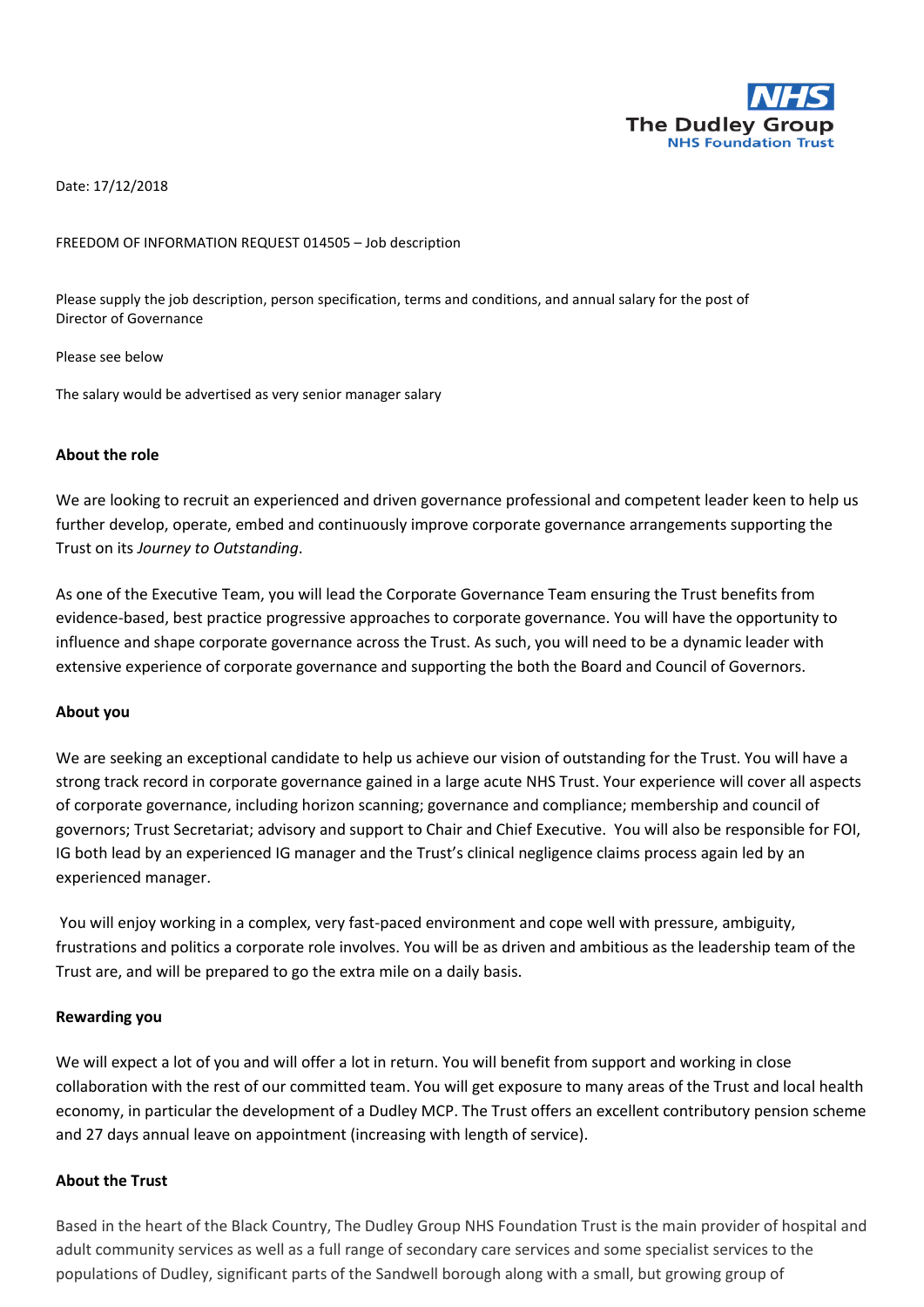communities in South Staffordshire and Wyre Forest. We were also one of the first hospital trusts in the area to be awarded the coveted Foundation Trust status in 2008.

The Trust provides excellent care to our patients who consistently rate us with 4 out of 5 stars on NHS Choices. Of our inpatients who take part in the Friends and Family Test, 94 per cent would recommend us. We have excellent staff engagement and hold regular events throughout the year that put staff at the centre of change and innovation

The Trust currently serves a population of around 450,000 people from three hospital sites at Russells Hall Hospital, Guest Outpatient Centre in Dudley and Corbett Outpatient Centre in Stourbridge. The Trust also provides specialist adult community based care in patients' homes and in more than 40 centres in the Dudley Metropolitan Borough Council community providing excellent generic and specialist care closer to home, thereby proactively avoiding hospital admissions.

Our hospitals are among some of the most technologically advanced in the country, where state-of-the-art equipment and modern, purpose-built buildings combine to create the highest standards of patient care.

# **Job summary**

The Director of Governance will provide direct support to the Trust Chairman and the Chief Executive (to whom they will report), Executive and Non-Executive Directors, and Governors of the Trust. They will develop strong working relationships with representatives of the Regulators (principally NHS Improvement and the Care Quality Commission), external partner organisations, and other stakeholders, on their behalf and provide a central source of guidance and advice within the Trust on matters of business ethics and good governance. Occupying a key and influential co-ordinating role within the organisation, the post holder will be responsible for facilitating the smooth operation of the Trust's formal decision-making and reporting machinery, and for ensuring the Trust complies with relevant legislation and the Trust's Licence issued by NHS Improvement (Monitor). He/she will also ensure that the meetings of the Board of Directors, the Council of Governors and their Committees run efficiently and effectively and that all such meetings are properly recorded. The post holder will be responsible for establishing and maintaining the highest levels of corporate

governance and will manage the interface between the Board of Directors, Council of Governors and Members to ensure that effective relationships are established and maintained. The post holder will also have operational responsibility for the management of an effective governance team supporting effective risk management arrangements across the Trust especially the maintenance of the Trust's BAF and Corporate Risk Register, claims, FOI and Information Governance requirements. **Principal duties and responsibilities** 

The post holder will:

1. Have excellent and well-developed communication skills and be able to convey highly complex, sometimes sensitive/contentious information (including financial information) in an effective and persuasive manner

2. Advise Executive Directors, Non-Executive Directors, Governors and senior managers, explaining key policy developments and implementing appropriate strategic responses

3. Lead the coordination of Trust Board meetings and Council of Governors as well as key committees of the Board

# **Principal Duties and Responsibilities Compliance**

1. Maintain procedures to ensure the Trust complies with the requirements of the Health and Social Care (Community Health and Standards) Act 2003 (the Act), the Health and Social Care Act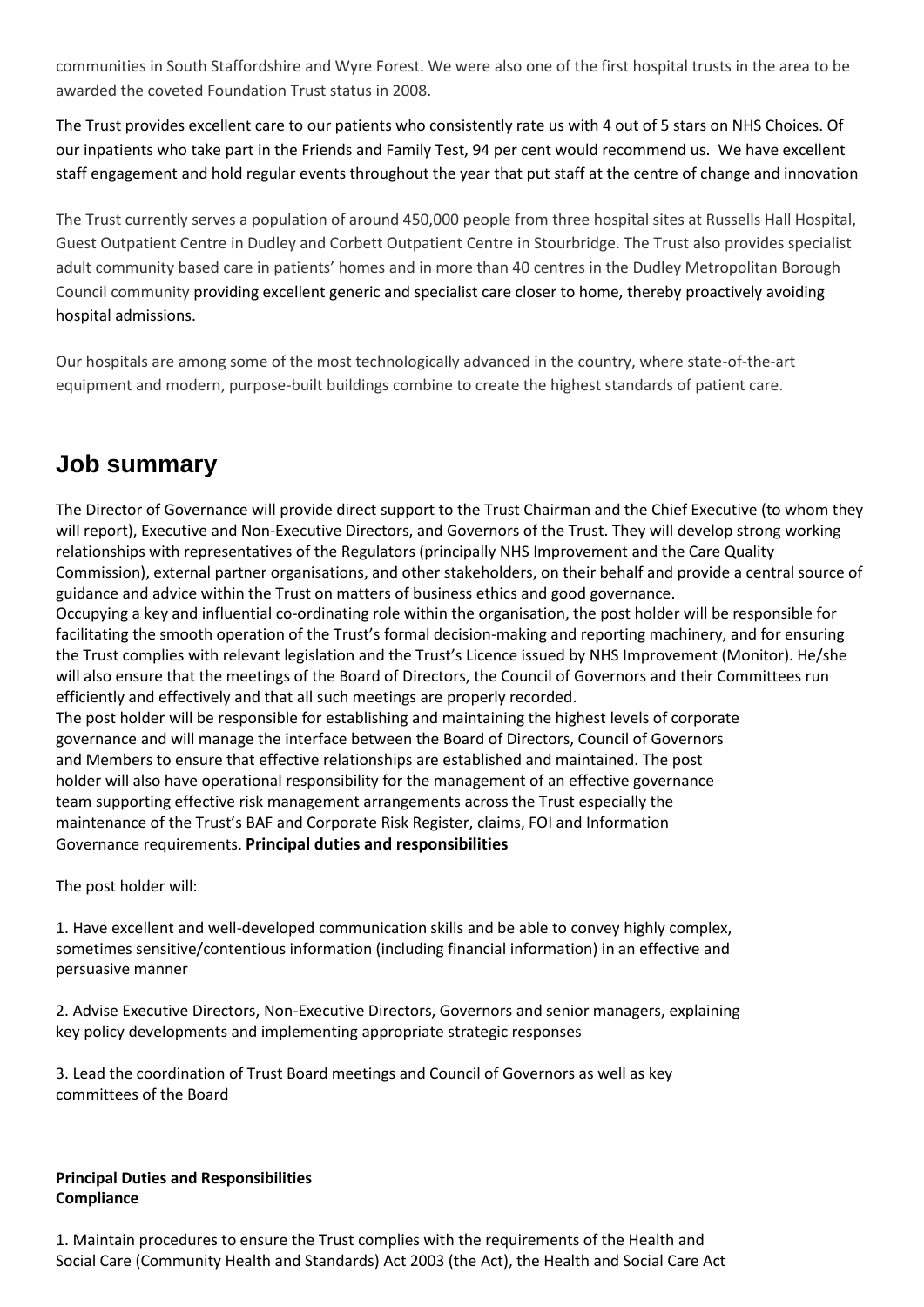2012 and its Terms of Authorisation and Licence from NHS Improvement (Monitor).

2. Advise Executive Directors, Non-Executive Directors, Governors and senior managers, explaining key policy developments and implementing appropriate strategic responses

3. Lead the coordination of Trust Board meetings and Council of Governors as well as key committees of the Board

4. Act as a point of contact between the Trust, NHS Improvement, NHS Resolution, CQC, ICO and other regulatory bodies.

5. Co-ordinate and submit relevant information to other regulatory bodies, as required (e.g. the Care Quality Commission).

6. Report to the Trust Board any matters of non-compliance.

7. Ensure arrangements are in place for the selection of the Trust Chairman and Non-Executive Directors and for their appointment by the Council of Governors.

8. In accordance with statutory procedure, ensure arrangements are made for the election of public and staff Governors.

9. Agree with all representative external agencies (as determined by the Trust's Constitution) the arrangements for the appointment of their representatives on the Council of Governors.

10. Agree with partner organisations the arrangements for the appointment of partnership Governors

#### **Corporate Governance**

1. Maintain and review procedures for the sound governance of the Trust, and advise on developments in governance issues impacting upon the Trust's business.

2. Ensure the Trust has a robust framework for compliance with corporate governance standards, the *NHS Foundation Trust Code of Governance* and recommended best practice.

3. Ensure the standing orders, including standing financial instructions, a scheme of delegation, and schedule of matters reserved for the Trust Board and associated procedures are reviewed updated and properly discharged.

4. Advise on and facilitate Board performance evaluations and any emergent development matters arising from that activity.

5. Draft corporate governance documents as required, analysing and interpreting Monitor documents, ensuring that these are effectively written to meet the needs of the Trust.

6. Ensure that Trust literature is compliant with the agreed corporate style and to act as one of the points of reference for staff about corporate style

7. Provide advice, support and guidance as necessary to ensure all committee and sub-groups of the Board of Directors and Council of Governors are serviced.

#### **Trust Board and Council of Governors**

1. Support the Trust Chair in the effective functioning of the Board of Directors and the Council of Governors and related committees.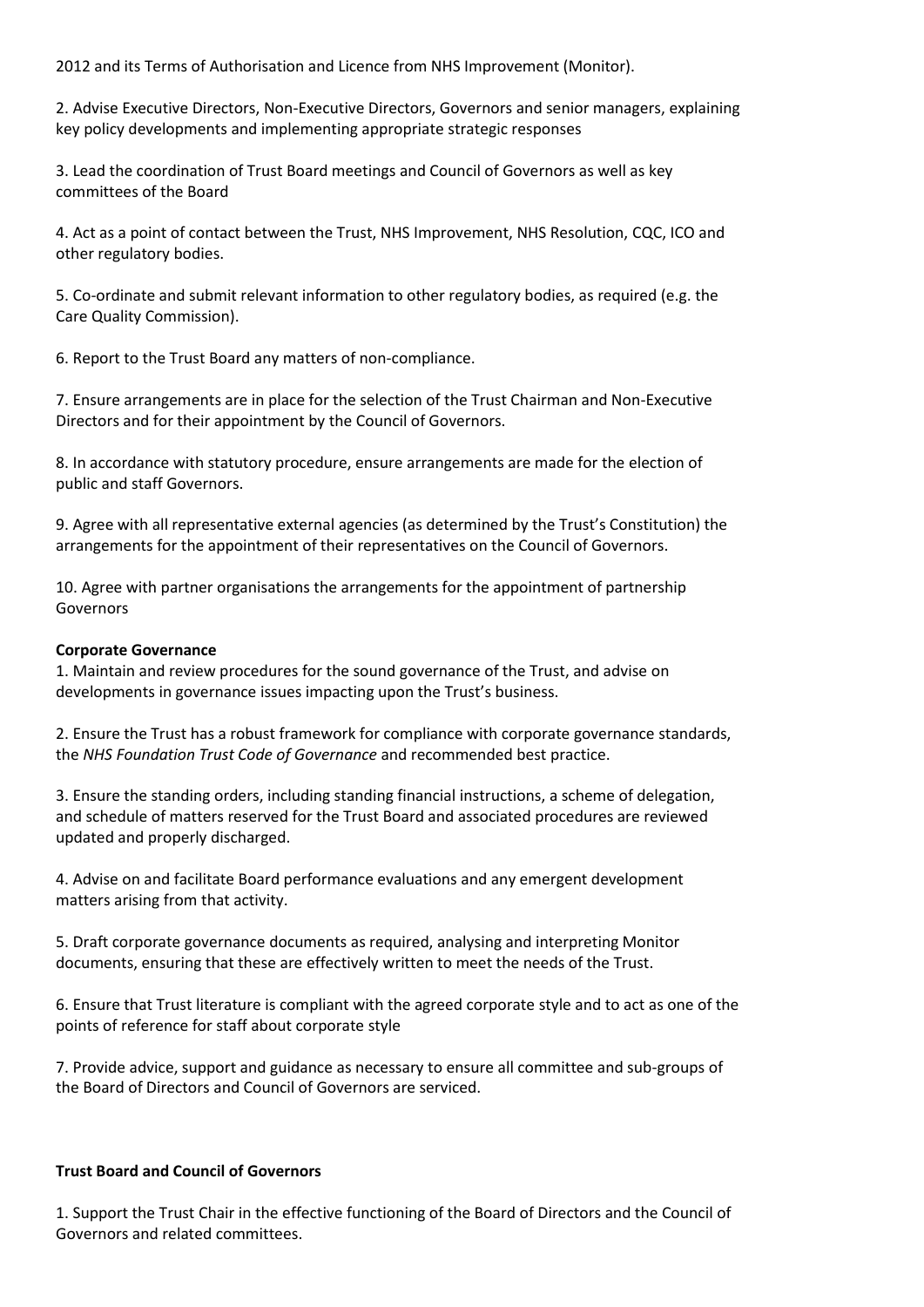2. Ensure that meetings of the Board of Directors, Council of Governors and their committees are properly constituted with clear terms of reference and that business is conducted in accordance with the Trust's Constitution and Standing Orders.

3. Ensure there is proper and appropriate co-ordination of Trust Board, Council of Governors and sub-committees, and an effective flow of information between them.

4. Review committee terms of reference and where appropriate, update them to ensure the effective and efficient management of the Trust's business.

5. Ensure the effective running of the Trust Board's support system, including the management of agendas, production of associated papers and minute preparation and retention.

6. Establish effective arrangements for the induction of directors and governors and provide advice and support regarding the discharge of their duties.

7. In conjunction with the Trust Chair and the Chief Executive, establish arrangements for the evaluation for the effectiveness of the Board of Directors and the Council of Governors.

# **Membership**

1. Maintain (or make arrangements to maintain) the registers of Members, showing the constituency to which each member belongs, members of the Council of Governors, interests of the Council of Governors, Directors, and interests of the Directors.

2. In partnership with the communications team, maintain regular contact with the membership (e.g. through circulars, newsletters, etc) and promote good general relations with members and other interested parties and ensure an annual members' meeting is held in accordance with the requirements of the Act and the Trust's Constitution

3. Ensure that arrangements are made for the election of public and staff governors.

# **Non-Executive Director and Governor Development**

1. Act as a channel of communication and information for Non-Executive Directors and Governors.

2. Establish and manage an appropriate and effective framework for the annual review for individual and collective Non-Executive Director performance, and facilitate any training and development requirements highlighted.

3. Establish arrangements for periodic review of the effectiveness of the Council of Governors, and suggest appropriate development interventions, should these be required.

#### **Governance, Strategy and Risk**

1. Responsibility for governance service development which impacts across the whole organisation, including keeping under review all corporate governance arrangements, which might affect the Trust, to ensure that the Board is fully briefed and has regard to them when taking decisions.

2. To be responsible for ensuring trust readiness for CQC inspection and coordinating any announced inspection

3. To be the contact and coordinator for the preparation of the Trust's Well Led reviews.

4. To coordinate the production and regular updating and review of the Corporate and Directorate Risk Registers and Board Assurance Framework.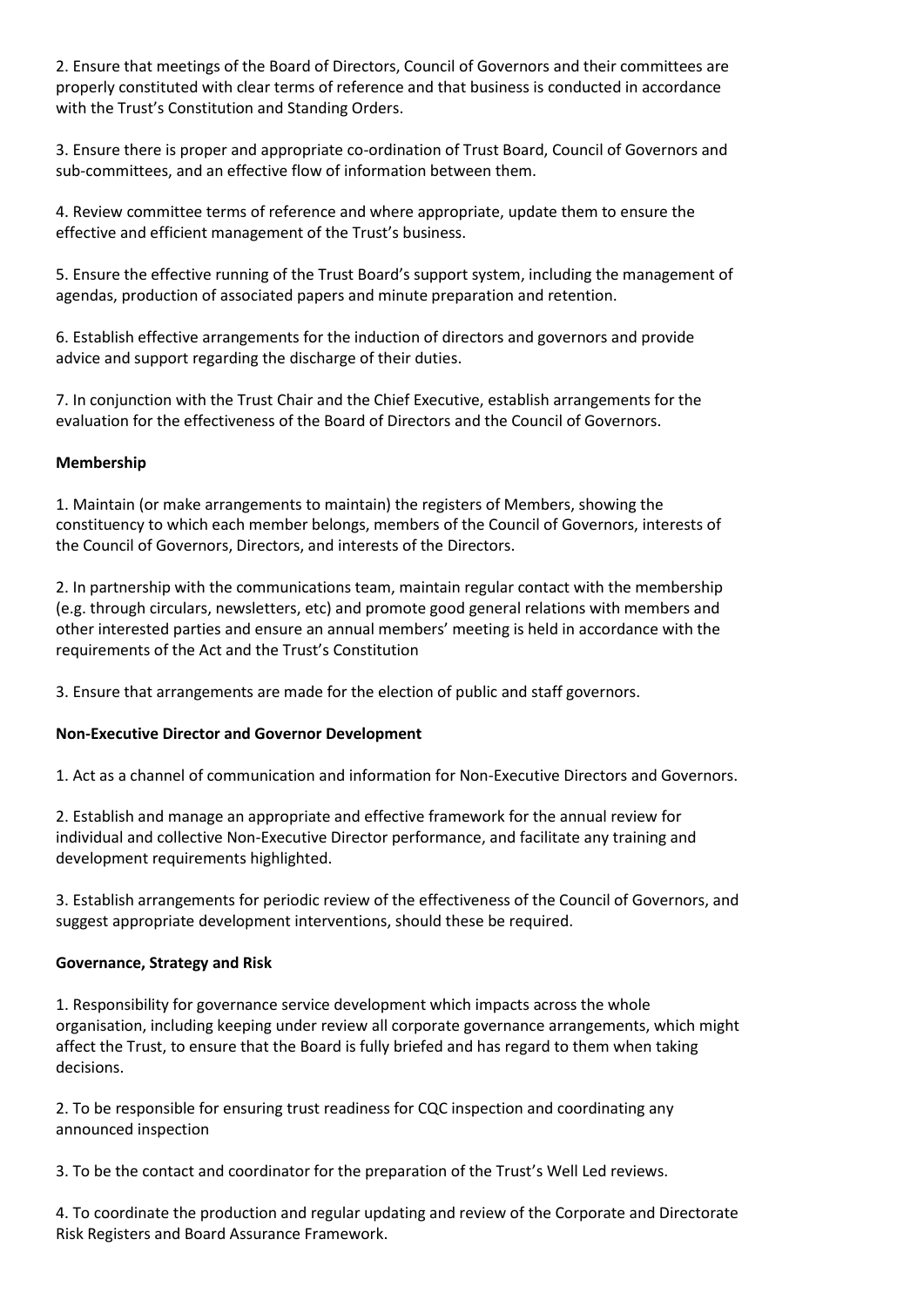#### **Information Governance**

1. To be responsible for the establishment of the Trust's systems for Information Governance and Freedom of Information compliance.

#### **Organisational Expectations and Shared Corporate Responsibilities**

*In the course of their duties, and in the execution of their responsibilities, the post holder is expected to:* 

1. Significantly contribute to the successful overall performance of the Trust.

2. Act as an advocate for the Trust and its contribution to the Health Service arena, through the creation and maintenance of strong and effective partnerships and relationships with internal and external stakeholders.

3. Set and maintain the highest personal and professional standards.

4. Maintain probity and manage Trust resources in a manner that represents appropriate use of public monies.

5. Maintain personal and professional development to meet the changing demands of the job, participate in appropriate training activities and encourage and support staff development and training.

6. Observe and promote the Trust's policies and procedures, including those in respect of conduct, health and safety, and equality of opportunity.

7. Respect the confidentiality of all matters they may learn relating to their employment and other members of staff.

8. Respect the requirements of the Data Protection Act 1998.

#### **Management Responsibility for:**

1. Risk and Standards Team;

2. Claims Team;

3. FOI and Information Governance Team.

There may also be a requirement to undertake other similar duties as part of this post in order to provide a quality service. These will be consistent with the level of responsibilities outlined above. There will be a requirement to participate with on-call duties.

This job description may be reviewed from time to time in light of developments and may be amended in consultation with the post holder.

#### **Location**

The Trust provides services from three sites. You may be expected to work at any of the Trust locations. This post will be based at RHH.

#### **Confidentiality**

Patient and/or staff information is confidential. It is a condition of NHS employment that you will not use or disclose any confidential information obtained in accordance with the Data Protection Act 1998.

#### **Code of Conduct**

All staff are expected to adhere to policies and procedures in the Trust which establish standards of good practice and follow any codes of conduct which are relevant to their own profession**.** 

#### **Privacy and dignity**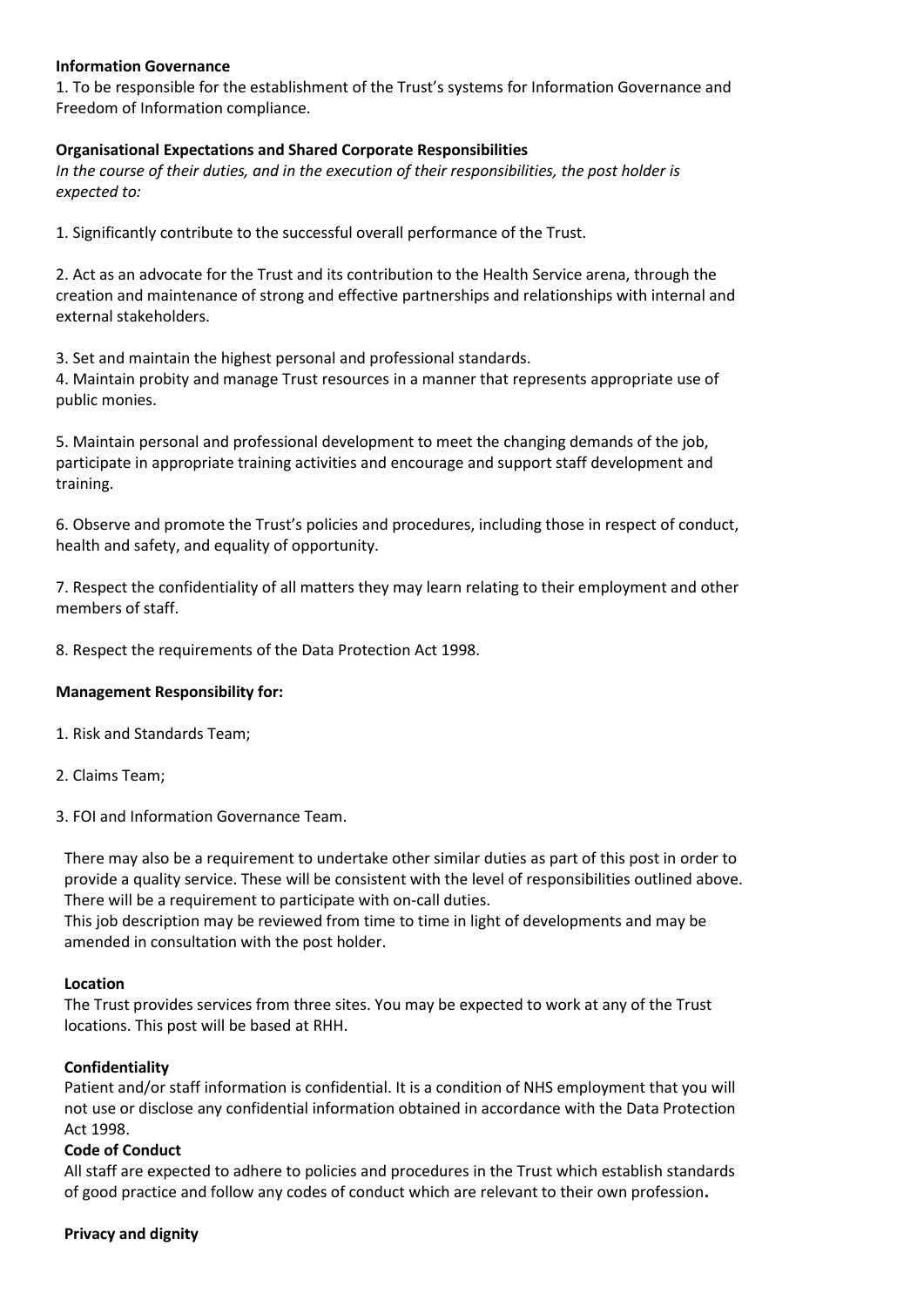Staff should respect patients/relatives diversity, cultural needs and privacy. In addition, staff should be compassionate rather than just delivering technical care and treatment. All staff are expected to be knowledgeable about and comply with the Trust's Policy on Privacy and Dignity.

# **Infection prevention and control**

Infection Control is everyone's responsibility All staff both clinical and non-clinical are required to make every effort to maintain high standards of infection control and specifically are required to **sqrtE** Attend mandatory infection control training provided for them by the Trust

If Wash their hands or use alcohol gel on entry and exit from all clinical areas and between patient contact

**D** Challenge non-compliance when observed to protect patients or report any non-compliance to their line manager

■ Promote patient safety and act as a role model for other staff

In respect of Infection prevention and control staff need to be familiar with and adhere to the following Trust policies;

**2 Infection Prevention and Control** 

**D** Uniform and Work Wear including " bare below elbows" guidance **2 Sickness and Absence** 

This is not an exhaustive list and staff need to note that policies and procedures are

updated and added to. All staff have a responsibility to familiarise themselves and adhere to all trust policies which can be found on our staff intranet – The Hub.

### **Safeguarding vulnerable adults and children**

All staff have a duty to safeguard and promote the welfare of patients, their families and carers. This includes practitioners who do not have a specific role in relation to safeguarding children or adults, you have a duty to ensure you are:-

**D** Familiar with the Trusts safeguarding policies.

**sqrtand 2 Attend the appropriate training for safeguarding** 

I Know who to contact if you have concerns about an adult or child's welfare.

Additional help and advice is available from the designated safeguarding leads

**D** Designated Paediatrician for Safeguarding Children

7 Named Lead Nurse for Safeguarding Children

**Z Designated Lead Doctor for Safeguarding Adults** 

**D** Named Lead Nurse for Safeguarding Adults

**Z Named Midwife for Vulnerable Women** 

#### **No smoking**

The Trust has a Smoke Free policy. All Health Service premises are considered No Smoking Zones, other than designated staff smoking areas.

# **Health and safety**

The Trust has a duty of care to employees and will ensure that, as far as is reasonably practicable, adequate training, facilities and arrangements for risk avoidance are in place. It is the individual employees responsibility, however, to manage their own health and wellbeing.

All Trust employees are required to comply with relevant Health and Safety legislation and the Trust's policies relating to Health & Safety and Risk Management.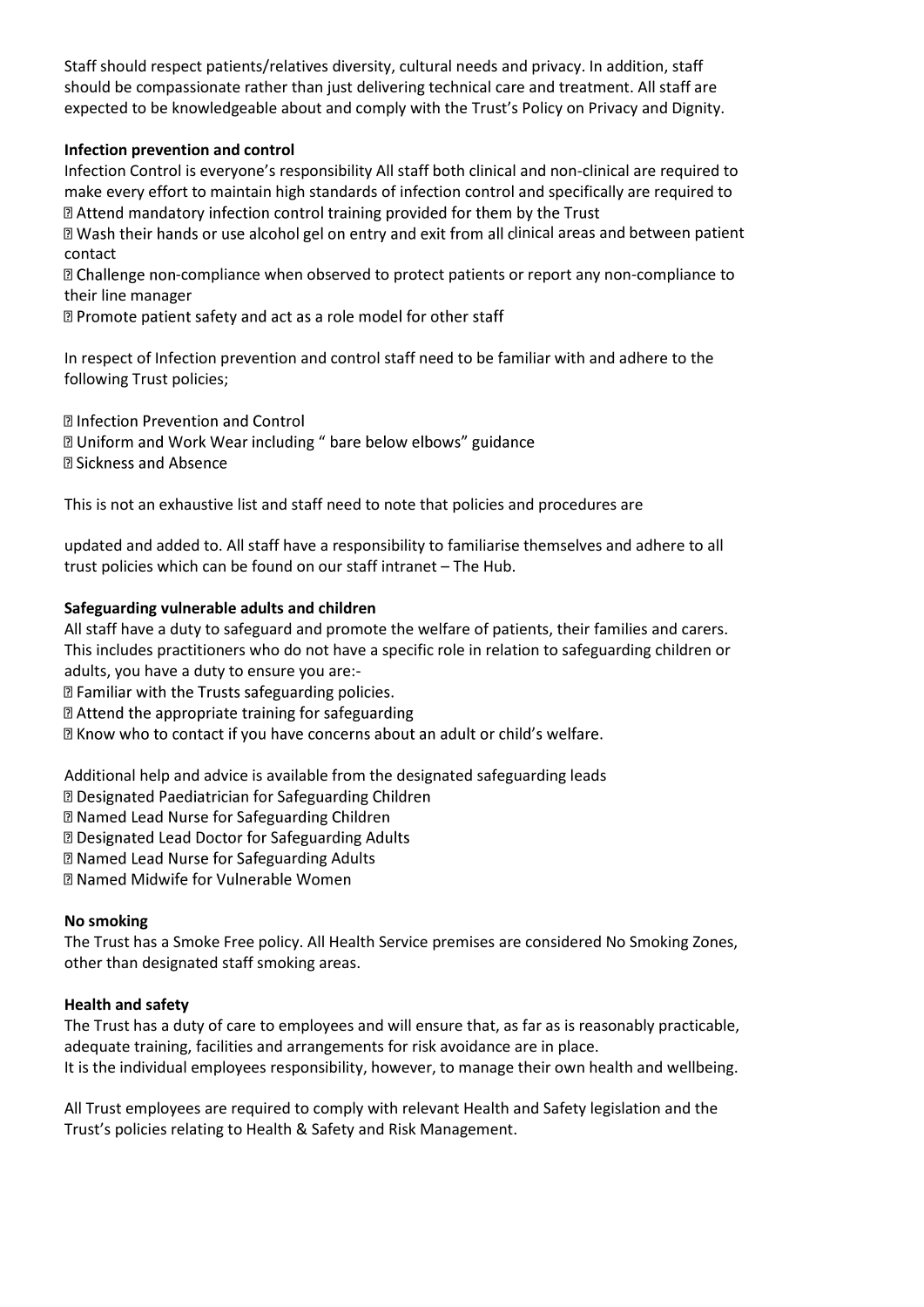# **Person Specification**

The purpose of this specification is to identify the attributes and competencies required for the post holder to perform the duties described in the job description.

These are identified as either essential i.e. those without which the job could not be performed adequately, or desirable i.e. those which, although not essential, could enhance job performance and would be expected to be developed by the successful candidate during their employment in the role.

These criteria should be capable of being measured in some way through the selection process either by information given on the application form and references or by questions or assessments planned for the interview. The specification will be used to shortlist applicants, all of whom will usually need to meet all of the essential criteria and to compare how well candidates match the full specification.

| Job title: | Director of Governance    |
|------------|---------------------------|
| Job band:  | VSM (Very Senior Manager) |

| <b>Factors</b>                                                                                                                    | <b>Essential</b> | <b>Desirable</b> | <b>How identified</b> |
|-----------------------------------------------------------------------------------------------------------------------------------|------------------|------------------|-----------------------|
| <b>Trust Vision and Values</b>                                                                                                    |                  |                  |                       |
| Able to provide safe, caring and effective services<br>because people matter                                                      | Yes              |                  | Interview             |
| We would expect your values and behaviours to<br>reflect the Trust values of Care, Respect &<br>Responsibility                    | Yes              |                  | Interview             |
| <b>Education and qualifications</b>                                                                                               |                  |                  |                       |
| Educated to masters level in relevant field or an<br>appropriate professional qualification e.g.<br>accountancy/company secretary | Yes              |                  | Application form      |
| Evidence of Continuing professional development                                                                                   | Yes              |                  |                       |
| ICSA qualification                                                                                                                |                  |                  |                       |
|                                                                                                                                   |                  | Yes              |                       |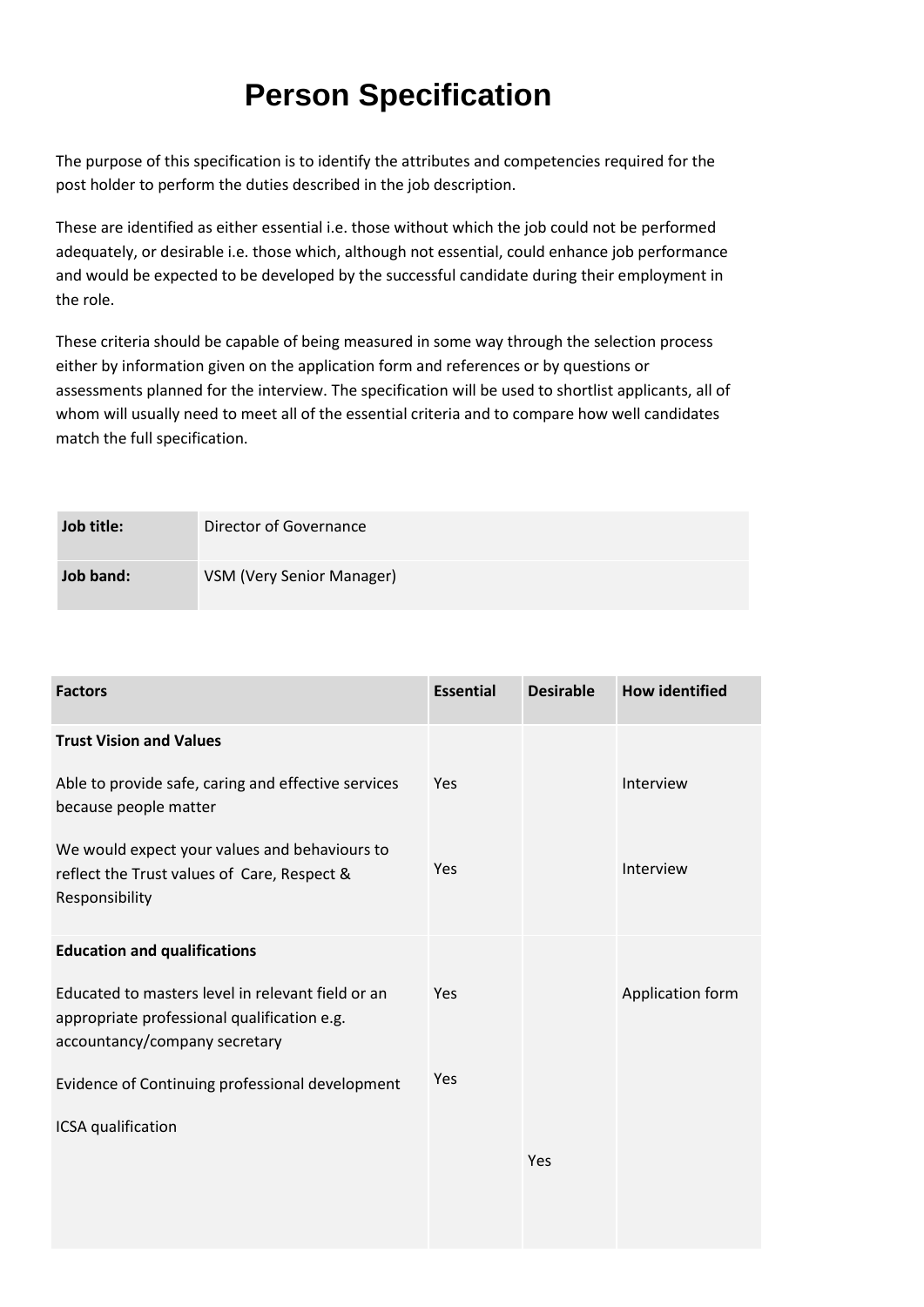| <b>Experience</b>                                                                                                                    |     |                          |
|--------------------------------------------------------------------------------------------------------------------------------------|-----|--------------------------|
| Recent experience of working in or with an NHS Foundation Trust                                                                      |     | Application/             |
| Experience of identifying organisational risks, and leading senior teams to develop solutions                                        | Yes | Assessment/<br>Interview |
| Experience of analysing and interpreting information to identify and manage variances from<br>plan                                   |     | and<br>References        |
|                                                                                                                                      | Yes |                          |
| Experience of successfully leading in organisations with challenging financial resource to<br>deliver improvement                    |     |                          |
| Significant experience of managing the performance and output of senior leaders                                                      | Yes |                          |
| Experience of successfully operating in and delivering priorities with a governing body                                              |     |                          |
| Experience of influencing senior clinicians to change approach                                                                       | Yes |                          |
| Proven experience of advising Boards on legal issues                                                                                 |     |                          |
| Experience of successfully working with external regulators including NHS I acting as                                                |     |                          |
| monitor, and CQC and other stakeholders                                                                                              | Yes |                          |
| Significant experience in managing complex relationships between Executive Directors, Non-<br><b>Executive Directors and members</b> |     |                          |
|                                                                                                                                      | Yes |                          |

Yes

|                                                                                                                                                          |     |                                              | <b>Yes</b> |
|----------------------------------------------------------------------------------------------------------------------------------------------------------|-----|----------------------------------------------|------------|
| <b>Factors</b>                                                                                                                                           |     | <b>Essential Desirable How identified</b>    |            |
| <b>Skills/personal qualities</b>                                                                                                                         |     |                                              |            |
| Reputation for building trusted stakeholder<br>relationships and wide support networks                                                                   | Yes | Application/<br>Assessment/<br>Interview and |            |
| Strong communicator with the ability to<br>adapt their style to the relevant audience                                                                    | Yes | References                                   | <b>Yes</b> |
| High degree of influencing skill with the<br>ability to influence and negotiate with the<br>highest levels of leaders in and outside the<br>organization | Yes |                                              |            |
| Expert negotiator using behaviors to drive<br>reputation with a high degree of emotional<br>intelligence                                                 | Yes |                                              |            |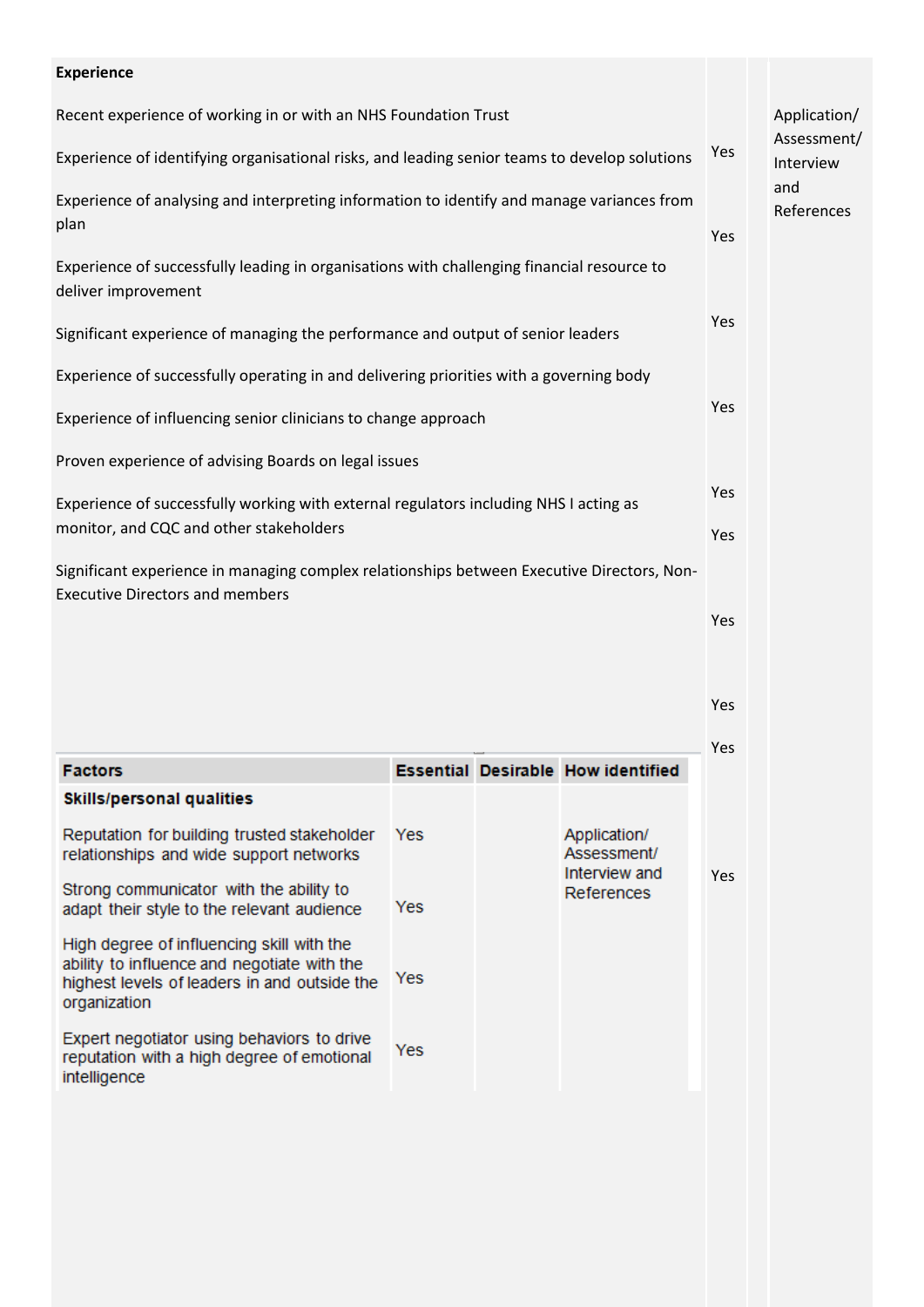| Intellectual flexibility with the ability to<br>understand operational detail and wider<br>strategic visions and the ability to cope with<br>ambiguity                                      | Yes |  |  |
|---------------------------------------------------------------------------------------------------------------------------------------------------------------------------------------------|-----|--|--|
| Ability to prepare and produce concise yet<br>insightful communications for a broad<br>range of stakeholders                                                                                | Yes |  |  |
| Extensive experience of delivering<br>presentations to large groups of<br>stakeholders in potentially pressured and<br>politically sensitive environments                                   | Yes |  |  |
| Ability to analyse, highly complex issues<br>using data and self generated intelligence<br>to make reasoned decisions                                                                       | Yes |  |  |
| Demonstrated capability to act upon<br>incomplete information, using experience to<br>make inferences and decision making                                                                   | Yes |  |  |
| Ability to hold a truly strategic view for an<br>organisation considering how to get the<br>best performance out of the business rather<br>than concentrating on granular level<br>services | Yes |  |  |
| Ability to motivate a team to deliver<br>outstanding service and performance which<br>supports the business to deliver its results                                                          | Yes |  |  |

| <b>Factors</b>                                                                                                                                    |            | <b>Essential Desirable How identified</b>   |
|---------------------------------------------------------------------------------------------------------------------------------------------------|------------|---------------------------------------------|
| <b>Motivation and values</b>                                                                                                                      |            |                                             |
| Role models the values of the organisation<br>through their behaviour and leadership of<br>others                                                 | <b>Yes</b> | Application,<br>Interview and<br>References |
| Desire to succeed and make a real impact<br>on the quality of care and the organisations<br>overall performance                                   | Yes        |                                             |
| Committed to achievement of overall trust<br>performance and instils a culture which<br>proactively challenges behaviours that<br>contradict this | Yes        |                                             |
| Sets aspirational standards for themselves<br>and others and their motivation is<br>recognised by those around them                               | Yes        |                                             |
| Driven by their desire to achieve<br>aspirational performance                                                                                     | Yes        |                                             |